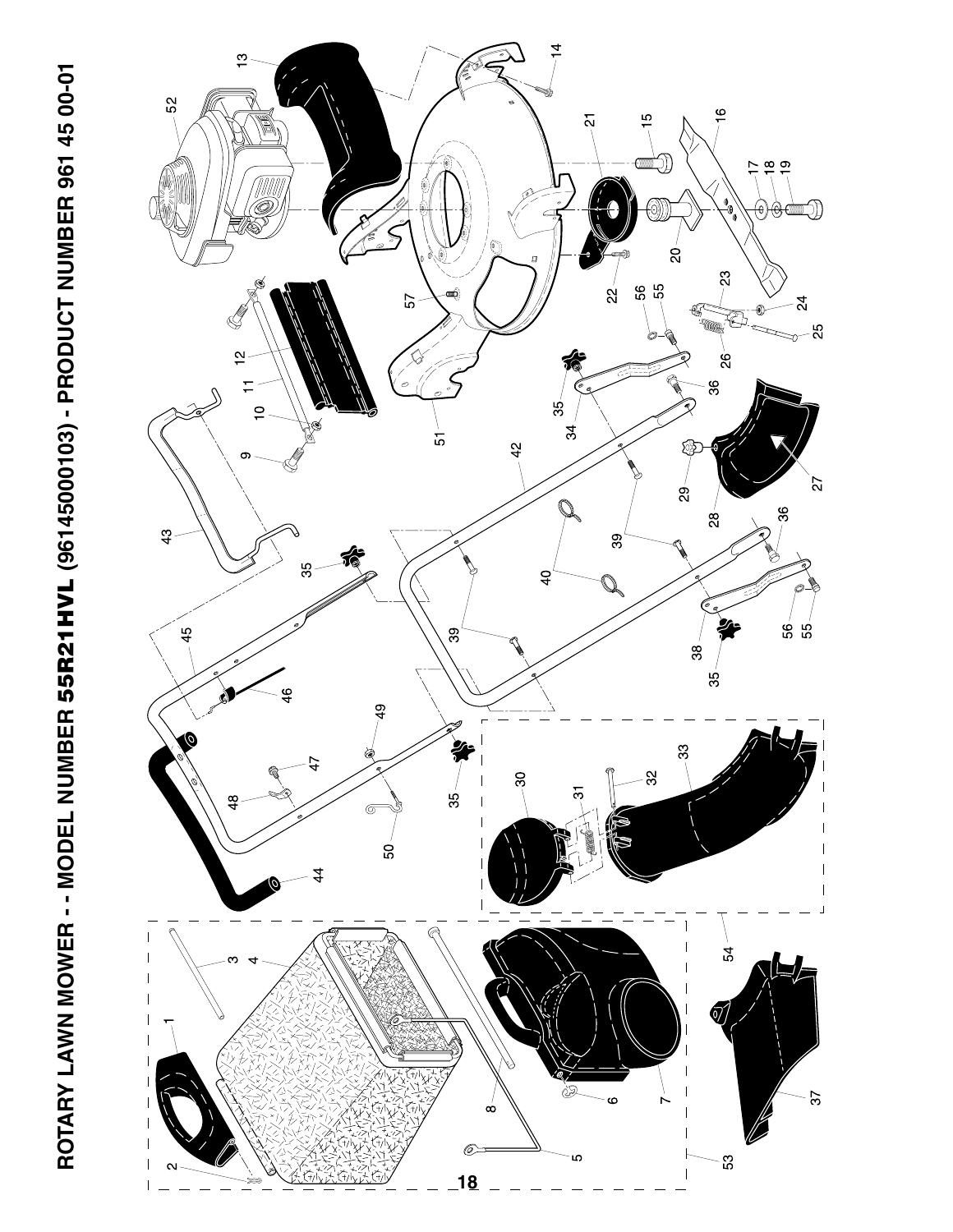| ı<br>ļ                                                                              |
|-------------------------------------------------------------------------------------|
|                                                                                     |
| くくしゃ                                                                                |
|                                                                                     |
| こくり ユーニュー トクニクへん                                                                    |
|                                                                                     |
|                                                                                     |
|                                                                                     |
|                                                                                     |
|                                                                                     |
|                                                                                     |
|                                                                                     |
|                                                                                     |
|                                                                                     |
|                                                                                     |
|                                                                                     |
| $1$ and $1$ and $1$ and $1$ and $1$ and $1$ and $1$                                 |
|                                                                                     |
|                                                                                     |
|                                                                                     |
|                                                                                     |
|                                                                                     |
|                                                                                     |
|                                                                                     |
|                                                                                     |
| 计目标 医气体                                                                             |
|                                                                                     |
|                                                                                     |
| $\frac{1}{2}$                                                                       |
| י<br>ון<br>Í<br>l                                                                   |
| l                                                                                   |
| ĺ<br>l<br>ׇׇ֠֞֡<br>֧֧֧֧֧֦֧֦֧֧֦֧֧֦֧֧֦֧֧֦֧֧֧֧֧֧֧֧֧֧֬֓֬֓֓֝֬֓֓֝֬֓֓֝֬֓֓֓֓֓֓֓֓֓֓֓֓֓֬<br>í |
|                                                                                     |
|                                                                                     |
| <b>NUMBER</b><br>]<br> <br>                                                         |
|                                                                                     |
|                                                                                     |
|                                                                                     |
|                                                                                     |
|                                                                                     |
|                                                                                     |
|                                                                                     |
|                                                                                     |
|                                                                                     |
|                                                                                     |
|                                                                                     |
|                                                                                     |
|                                                                                     |
|                                                                                     |
| ľ<br>Ē                                                                              |
|                                                                                     |
|                                                                                     |

| <b>DESCRIPTION</b> | Rear<br>Handle, Grassbag, | Grassbag<br>Rod, Rear Handle,<br>Hairpin Cotter     | Grassbag    | Grassbag<br>Frame,          | E-Ring                     | Door, Grassbag | Pivot<br>Rod, I                                | Bolt       | Nut, Hex   | Skirt<br>Rear<br>Tube, | Skirt, Rear       | Front<br>Cover, | Hex Washer Head                         | Screw, Hex wasnen in<br>Bolt, Engine Mounting | Blade, 21"     | Hardened<br>Washer, | Lock<br>Washer     | ∞<br>Hex Head, Grade<br>Screw,                                                   | Blade<br>Adapter       | Shield<br><b>Debris</b> | Serrated<br>Screw, Hex Head,                   | Mulcher Door<br>Bracket,<br>Mounting      | Nut, Hex | Rod, Hinge        | boor<br>D<br>Mulcher<br>Spring, | Danger<br>Decal,  | Mulcher Door          | Knob                     | Door, Discharge Chute | Door, Discharge Chute<br>Spring, | Rod, Door, Discharge Chute                   |
|--------------------|---------------------------|-----------------------------------------------------|-------------|-----------------------------|----------------------------|----------------|------------------------------------------------|------------|------------|------------------------|-------------------|-----------------|-----------------------------------------|-----------------------------------------------|----------------|---------------------|--------------------|----------------------------------------------------------------------------------|------------------------|-------------------------|------------------------------------------------|-------------------------------------------|----------|-------------------|---------------------------------|-------------------|-----------------------|--------------------------|-----------------------|----------------------------------|----------------------------------------------|
| PART<br>gi         | $-82$<br>Ġ,<br>532        | 53-22<br>34-83<br>ၝ<br>$\frac{8}{1}$<br>ន្លួន និន្ន | 48-65<br>စ္ | 85-06<br>$\frac{\infty}{1}$ | $00 - 14$<br>8<br>$\infty$ | $05 - 8$<br>တ  | 34-79<br>$\frac{\infty}{1}$<br>888688<br>88688 | 04-05<br>⋣ | 04-00<br>8 | 06-92<br>တ             | 64-74<br>တ<br>532 | $05 - 19$<br>တ  | 45-72<br>$\frac{\infty}{\infty}$<br>532 | 04-06<br>ю                                    | 90-28<br>10-74 | 888                 | $02 - 63$<br>17-60 | თ<br>លួលលួ <b>ល ស្គូ<br/>ប្លូ</b> ក្លូប <b>ប្លូប</b><br>ស្គូលី <b>ល្ហ៍ ប្លូប</b> | 67-66<br>$\frac{8}{1}$ | $05 - 16$<br>တ<br>532   | 04-06<br>ō<br>ភិន្ត្រី<br>ភិន្ត្រី<br>ភិន្ត្រី | 36-09<br>11-52<br>$\frac{\infty}{\infty}$ | ŗΟ       | 34-45<br>$\infty$ | 34-46<br>$\infty$               | 73-39<br>0<br>532 | $05 - 15$<br>တ<br>532 | 34-47<br>$\infty$<br>532 | $05 - 80$<br>တ<br>532 | 34-78<br>$\infty$<br>532         | <u>ιο</u><br>4<br>ਲੇ<br>$\infty$<br>လ္က<br>ഥ |
| KEY<br>$\dot{9}$   |                           | ო<br>N                                              | 4           | ഥ                           | ശ                          |                | $\infty$                                       | တ          | ₽          |                        |                   |                 |                                         |                                               |                |                     |                    | けにおれちおけおめの                                                                       |                        | ត                       | <u>នួ</u> នដូន                                 |                                           |          |                   |                                 | ನಿ ನಿ             |                       | ႙                        | 8                     | ო                                | လ္က                                          |

| KEY<br>$\dot{Q}$     | PART<br>$\dot{Q}$                                                         | <b>DESCRIPTION</b>                                               |
|----------------------|---------------------------------------------------------------------------|------------------------------------------------------------------|
| 34<br>ౢ              | 05-78<br>74-25<br>თ<br>532                                                | Adjustment Bracket, Lower Handle, LH<br>Discharge Chute, Plastic |
|                      | 55-88                                                                     | Knob, Star                                                       |
|                      | 34-65<br>688888988888667888                                               | Bolt, Shoulder                                                   |
|                      | 59-96                                                                     | 준<br>Adjustment Bracket, Lower Handle,<br>Deflector, Discharge   |
|                      | 74-26<br>15-74<br>64-26                                                   | Bolt, Handle                                                     |
|                      |                                                                           | Wire Tie                                                         |
|                      | 70-96                                                                     | Handle Assembly, Lower                                           |
|                      | 88882388<br>87888888<br>8788888                                           | Bail, Control                                                    |
|                      |                                                                           | Grip, Foam                                                       |
|                      |                                                                           | Handle Assembly, Upper (Includes Foam Grip)                      |
|                      |                                                                           | Cable, Engine Zone Control                                       |
|                      |                                                                           | Screw                                                            |
|                      |                                                                           | Bracket, Upstop                                                  |
|                      |                                                                           | $1/4 - 20$<br>Nut, Hex                                           |
|                      | 85-01                                                                     | Rope Guide                                                       |
| 444440000            | 97-92                                                                     | Kit, Housing                                                     |
|                      |                                                                           | Engine, Honda, Model Number GCV160                               |
|                      |                                                                           | (For engine service and replacement parts,                       |
|                      |                                                                           | call Honda at 1-800-426-7701)                                    |
| 53                   | 1948-66<br>532                                                            | Grassbag Assembly, Complete<br>Consists of Key Numbers 1-8)      |
| 54                   | $90-14$<br>$\frac{8}{1}$<br>532                                           | Discharge Chute Assembly, Complete                               |
|                      |                                                                           | ශි<br>Consists of Key Numbers 30 through                         |
|                      | 86-28                                                                     | Stud, Shoulder, T45                                              |
| 55<br>56             | 00-58<br>$\frac{8}{2}$<br>$\begin{array}{c}\n 0 \\ 0 \\ 0 \\ \end{array}$ | T45<br>E-Ring,                                                   |
| J.<br>$\blacksquare$ | 23- <b>92</b><br>70-92<br>$\frac{6}{1}$                                   | Decal, Warning (not shown)                                       |
| ı                    | $\frac{6}{1}$                                                             | Owner's Manual, English / French                                 |
|                      |                                                                           | NOTE: All component dimensions given in U.S. inches.             |
|                      | 1 inch = $25.4$ mm                                                        |                                                                  |

IMPORTANT: Use only Original Equipment Manufacturer (O.E.M.) replacement parts. Failure to do so could be hazardous, damage your lawn mower and void your warranty. **IMPORTANT:** Use only Original Equipment Manufacturer (O.E.M.) replacement parts. Failure to do so could be hazardous, damage your lawn mower and void your warranty.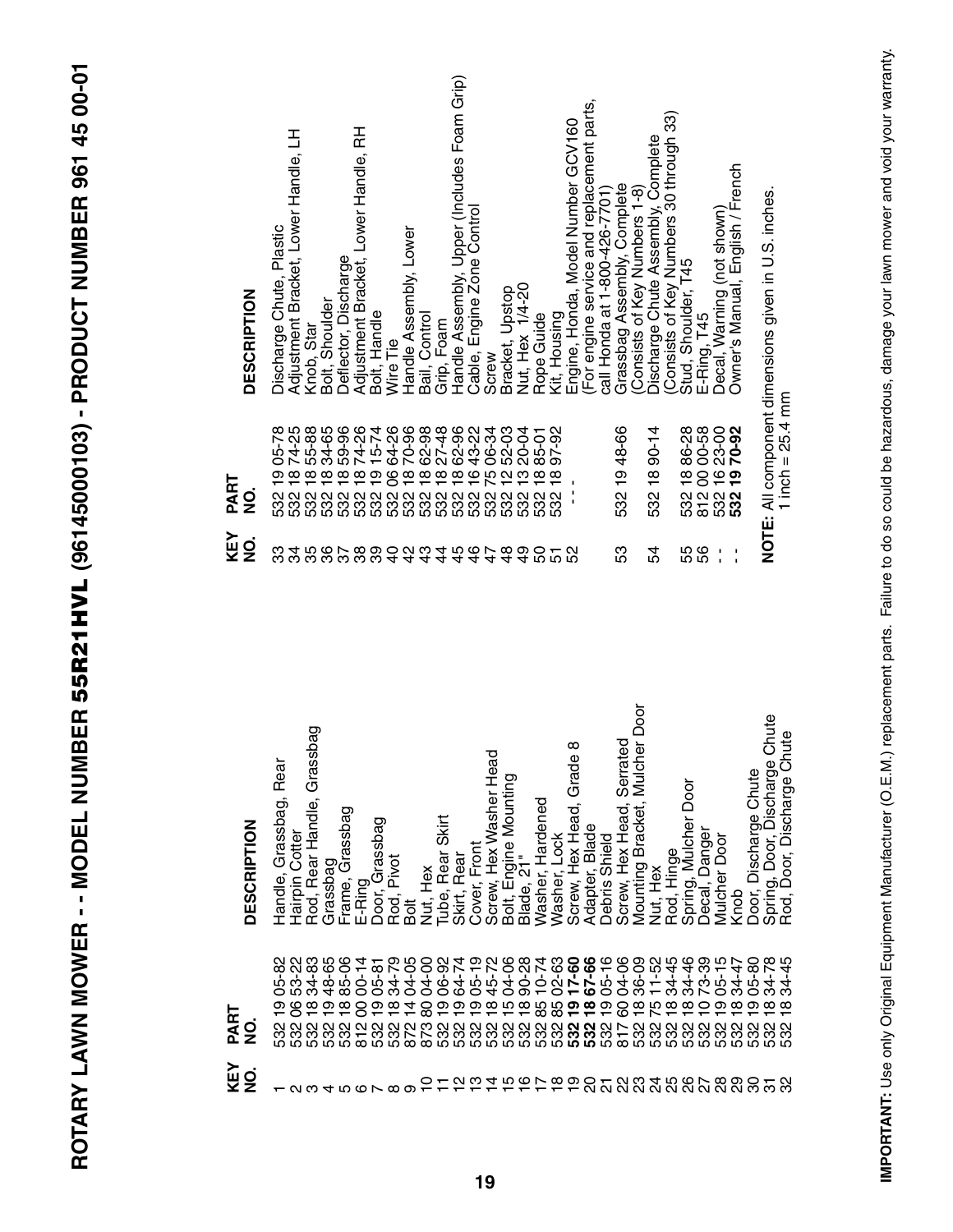

ROTARY LAWN MOWER - - MODEL NUMBER 55R21HVL (96145000103) - PRODUCT NUMBER 961 45 00-01 **ROTARY LAWN MOWER - - MODEL NUMBER 55R21HVL (96145000103) - PRODUCT NUMBER 961 45 00-01**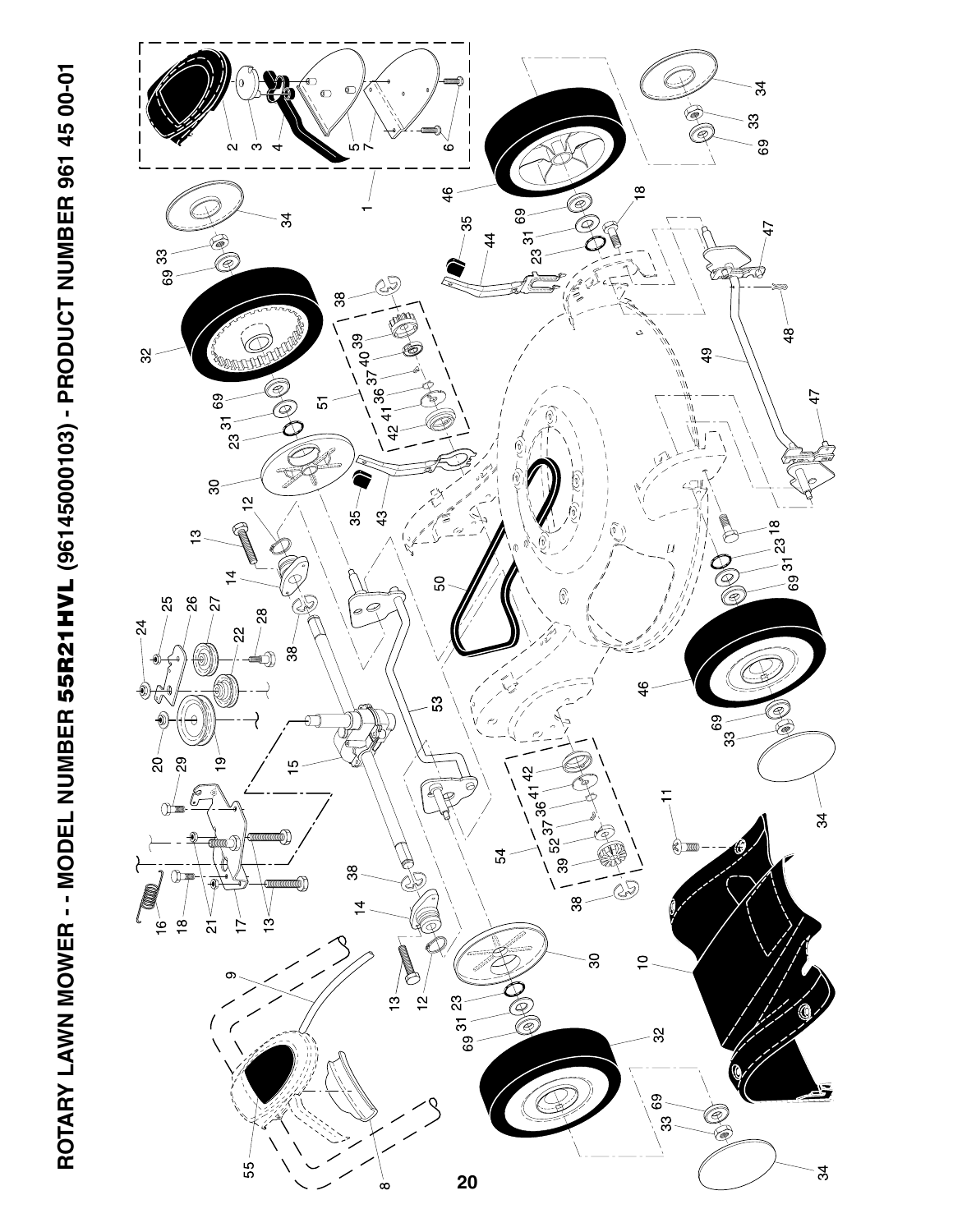| TC CC LT TCC CLCUM                       |  |
|------------------------------------------|--|
|                                          |  |
|                                          |  |
|                                          |  |
|                                          |  |
|                                          |  |
|                                          |  |
|                                          |  |
|                                          |  |
|                                          |  |
|                                          |  |
|                                          |  |
|                                          |  |
|                                          |  |
|                                          |  |
|                                          |  |
|                                          |  |
|                                          |  |
|                                          |  |
|                                          |  |
|                                          |  |
|                                          |  |
|                                          |  |
| י<br>ובובדי ה                            |  |
|                                          |  |
|                                          |  |
|                                          |  |
|                                          |  |
|                                          |  |
|                                          |  |
|                                          |  |
|                                          |  |
|                                          |  |
|                                          |  |
|                                          |  |
|                                          |  |
|                                          |  |
|                                          |  |
|                                          |  |
|                                          |  |
| $\overline{\phantom{a}}$                 |  |
|                                          |  |
|                                          |  |
|                                          |  |
|                                          |  |
|                                          |  |
| <br> <br>                                |  |
|                                          |  |
| - 1<br> <br>                             |  |
|                                          |  |
|                                          |  |
|                                          |  |
|                                          |  |
|                                          |  |
| í                                        |  |
| I                                        |  |
| L<br>L                                   |  |
|                                          |  |
|                                          |  |
|                                          |  |
|                                          |  |
|                                          |  |
|                                          |  |
|                                          |  |
|                                          |  |
|                                          |  |
|                                          |  |
|                                          |  |
|                                          |  |
| נ<br>ל                                   |  |
|                                          |  |
| <b>MODEL NUM</b>                         |  |
|                                          |  |
|                                          |  |
|                                          |  |
| ĭ                                        |  |
|                                          |  |
| í                                        |  |
| $\frac{1}{2}$                            |  |
|                                          |  |
|                                          |  |
|                                          |  |
|                                          |  |
|                                          |  |
|                                          |  |
|                                          |  |
|                                          |  |
|                                          |  |
| ֧֧֓֓֓֓֓֓֓֓֓֓֓֓֓֓֓֓֓֓֓֓֓֓֓֓֓֓֓֓֓֟֓֟֓֟׆֧֧֧ |  |
|                                          |  |
| CLASS CREASE - A                         |  |
|                                          |  |
|                                          |  |
| i<br>S<br>Ļ                              |  |
|                                          |  |
| こくしく                                     |  |
| ن<br>م                                   |  |

| <b>DESCRIPTION</b>     | Screw 1/4-20 x 1/16<br>Cover, Dust, Wheel                                   | Washer, Flat 3/8      | Wheel Assembly, Rear 9 x 2-1/4                                                                        | Nut, Hex                    | Hubcap                                                               | Knob | Spring, Torsion<br>Pawl                                        | E-Ring               | Gear                     | Retainer, Drive, LH | Disc, Drive     | Seal, Friction | Lever, Selector, Wheel Height, Rear<br>Lever, Selector, Wheel Height, Front |                                         | Wheel Assembly, Front 9 x 2-1/4 | Bushing, Front Axle                                                                                                                                                                                                                                                                                 | Retainer, Hairpin Cotter | Torque Shaft Assembly, Front | Belt, Drive               | Pinion Assembly, LH | Retainer, Drive, RH                 | Rear Axle Assembly | Pinion Assembly, RH                | Decal, Drive Control | Bearing, Ball (Wheel) |                              | NOTE: All component dimensions given in U.S. inches. |
|------------------------|-----------------------------------------------------------------------------|-----------------------|-------------------------------------------------------------------------------------------------------|-----------------------------|----------------------------------------------------------------------|------|----------------------------------------------------------------|----------------------|--------------------------|---------------------|-----------------|----------------|-----------------------------------------------------------------------------|-----------------------------------------|---------------------------------|-----------------------------------------------------------------------------------------------------------------------------------------------------------------------------------------------------------------------------------------------------------------------------------------------------|--------------------------|------------------------------|---------------------------|---------------------|-------------------------------------|--------------------|------------------------------------|----------------------|-----------------------|------------------------------|------------------------------------------------------|
| PART<br>g              | 04-10<br>34-57<br>$\frac{8}{1}$<br>8<br>$\overline{817}$                    |                       | 83-48<br>09 26-53<br>09 36-53<br>09 36-53<br>09 36-53<br>09 36-53<br>09 36-53<br>09 36-53<br>17 50-58 |                             |                                                                      |      |                                                                |                      |                          |                     |                 |                |                                                                             |                                         |                                 |                                                                                                                                                                                                                                                                                                     |                          | 532                          |                           |                     |                                     |                    |                                    | 18 90-74<br>532      | 10-68<br>75<br>532    |                              | 1 inch = $25.4$ mm                                   |
| KEY<br>NO.             | ನಿ                                                                          | 828888888888444444448 |                                                                                                       |                             |                                                                      |      |                                                                |                      |                          |                     |                 |                |                                                                             |                                         |                                 |                                                                                                                                                                                                                                                                                                     |                          |                              |                           |                     | 523358                              |                    |                                    |                      |                       |                              |                                                      |
| <b>DESCRIPTION</b>     | Numbers 2 through 7)<br>Drive Control Assembly, Complete<br>Consists of Key |                       | Cover, Drive Control, Top<br>Pulley, Drive Control                                                    | Lever, Drive Control (blue) | Cover, Drive Control, Bottom<br>Screw, Torx Head #8-5/8              |      | Bracket, Mounting, Drive Control<br>Cap, Drive Control, Bottom | Cable, Drive Control | Drive<br>Cover Assembly, | Screw               | Ring, Retaining |                | Screw<br>Bearing / Axle Support                                             | mbly (See Breakdown)<br>Gear Case Asser | Spring, Return                  | Bracket, Gear Case / Drive Pulley                                                                                                                                                                                                                                                                   | Screw                    | Pulley, Drive                | lock<br>Nut, Hex, Flangel | Nut, Hex            | Pulley Assembly, V-Groove<br>O-Ring |                    | $\frac{1}{8}$<br>Nut, Hex, Flangel | Nut, Hex, Lock       | dler Arm              | Pulley, Idler                | Shoulder<br>Bolt, Hex Head                           |
| PART<br>$\overline{2}$ | 67-54<br>$\frac{1}{2}$<br>532                                               |                       | $\frac{1}{9}$                                                                                         |                             | <b>ないのめいてのでんかのとののようのかくのかいできょうかいかいかんかいかんのかのとうかんのうかんかん</b><br>$\infty$ |      | $\frac{\infty}{1}$ $\frac{\infty}{1}$                          | $\frac{1}{9}$        | တ                        |                     |                 |                |                                                                             |                                         |                                 | $\begin{array}{l} 84571 \\ 898472 \\ 89472 \\ 12841 \\ 12841 \\ 12841 \\ 12941 \\ 12941 \\ 12941 \\ 12941 \\ 12941 \\ 12941 \\ 12941 \\ 12941 \\ 12941 \\ 12941 \\ 12941 \\ 12941 \\ 12941 \\ 12941 \\ 12941 \\ 12941 \\ 12941 \\ 12941 \\ 12941 \\ 12941 \\ 12941 \\ 12941 \\ 12941 \\ 12941 \\ 1$ |                          |                              | 13 20-10                  | $\frac{3}{2}$       | တ                                   | $\frac{8}{10}$     |                                    | 93                   | თ                     | 89888888898888888<br>$\circ$ |                                                      |
| KEY<br>NO.             |                                                                             |                       | 234567890111450700012222222                                                                           |                             |                                                                      |      |                                                                |                      |                          |                     |                 |                |                                                                             |                                         |                                 |                                                                                                                                                                                                                                                                                                     |                          |                              |                           |                     |                                     |                    |                                    |                      |                       |                              |                                                      |

IMPORTANT: Use only Original Equipment Manufacturer (O.E.M.) replacement parts. Failure to do so could be hazardous, damage your lawn mower and void your warranty. **IMPORTANT:** Use only Original Equipment Manufacturer (O.E.M.) replacement parts. Failure to do so could be hazardous, damage your lawn mower and void your warranty.